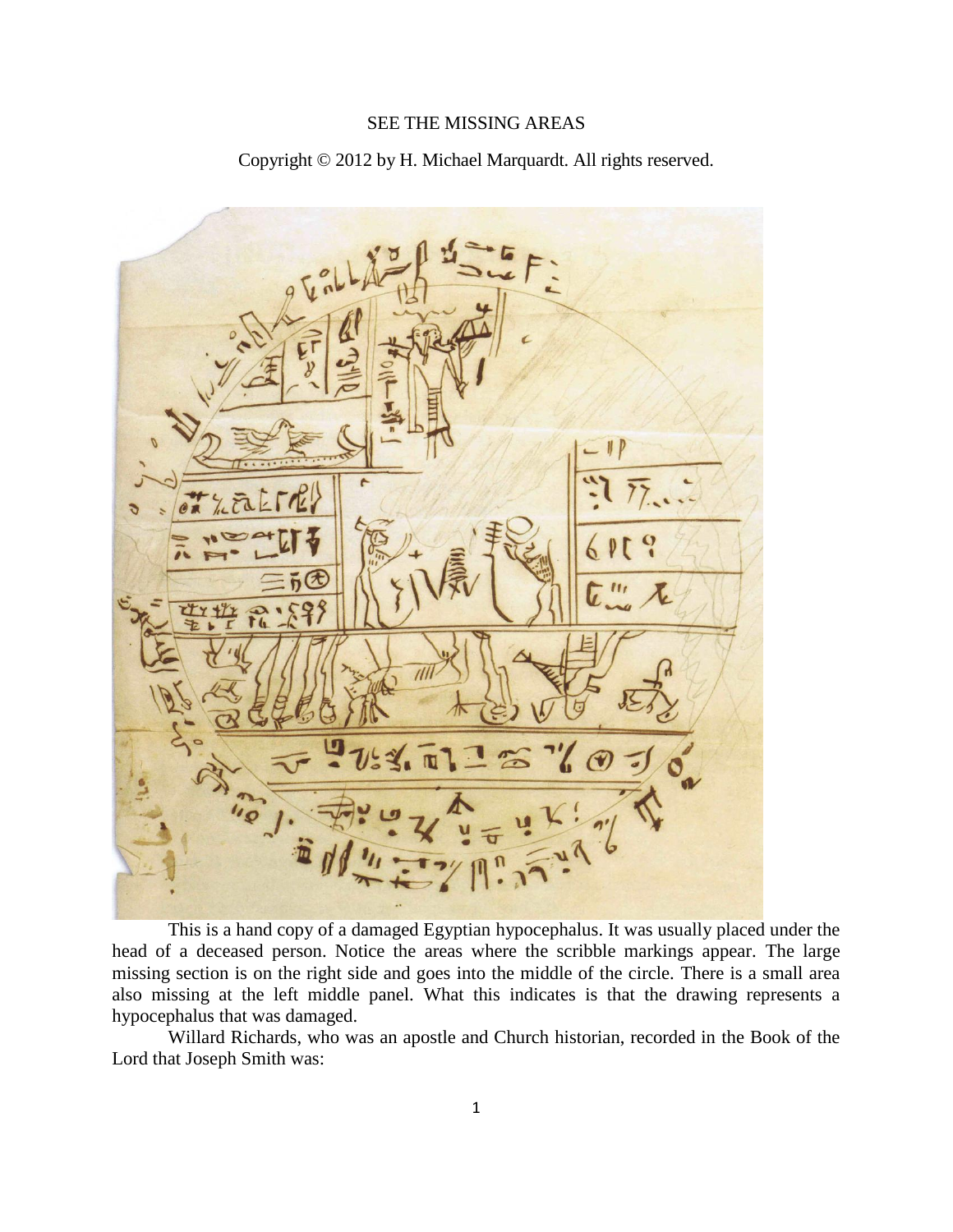Exhibeting [Exhibiting] the Book of Abraham. in the original. To Bro[ther] Reuben Hadlock [Hedlock]. so that he might take the size of the several plates or cuts. & prepare the blocks for the Times & Seasons. & also gave instruction concerning the arrangement of the writing on the Large cut. illustrating the principles of Astronomy.<sup>1</sup>



 $1$  Book of the Law of the Lord, 88, entry of March 4, 1842, Church History Library, Salt Lake City, Utah; as cited in Andrew H. Hedges, Alex D. Smith, and Richard Lloyd Anderson, eds., *Journals, Volume 2: December 1841-April 1843* (Salt Lake City: Church Historian's Press, 2011), 40.

l